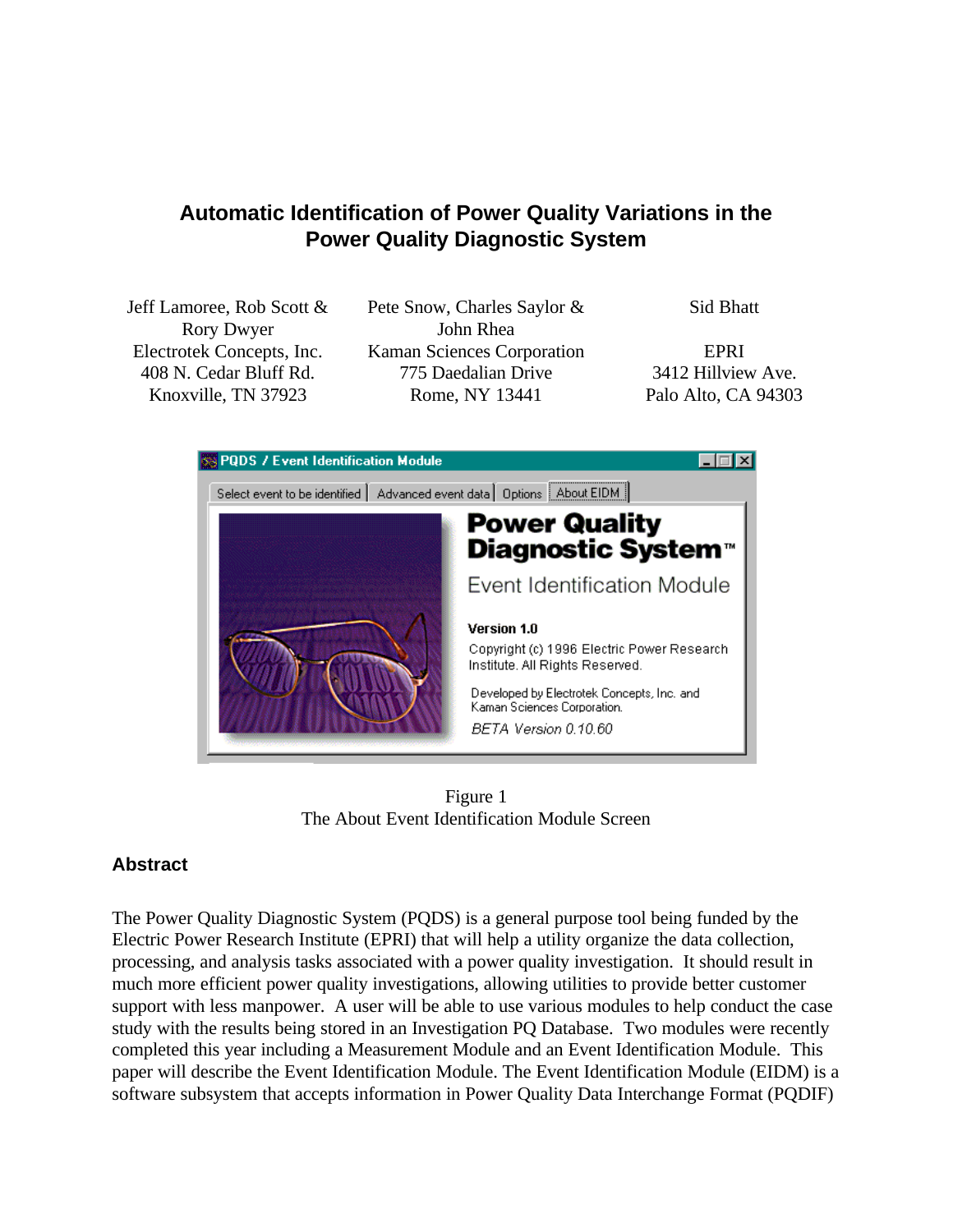and processes it to determine the cause and type of power quality events with three different intelligent processors. A companion paper scheduled for the European PQA conference will describe the Measurement Module. In this paper an overview of the Power Quality Diagnostic System will be given, and the Power Quality Data Interchange Format will be explained as well as the different event categories that the system will identify. Also, the Artificial Neural Network technology used in this module will be outlined along with the user interface.

### **Introduction to the Power Quality Diagnostic System**

Power quality problems experienced by utility customers can be caused by events and conditions on the power system or within the customer facilities. The great majority of problems are related to wiring practices, grounding, and operating procedures within the customer plant. However, the utility is often called on to help solve these problems and, as a minimum, has the burden of showing that the problems are not caused by the supply system.

As the utility industry increasingly moves into a competitive environment, the issue of customer service and responsiveness is growing in importance. Electric utilities are reorganizing and new groups with names like *Customer Engineering, Energy Engineering*, *Customer Service*, and *Power Quality* are very important in the new organizations. These groups have the responsibility for keeping customers happy by helping them solve problems and helping to increase their productivity through the use of electricity.

While the customer service functions in the utility organizations are very important, they are also very lean. Utilities are reducing manpower to operate as efficiently as possible. Power quality investigations will continue to be very important but there will be significant emphasis on utilizing tools that improve the efficiency of the people performing the investigations. Tools that provide training, help automate the investigations, and assist with the reporting functions will be in demand.

The *Power Quality Diagnostic System* is a complete system of tools designed to help engineers and technicians develop optimum solutions to power quality problems. It incorporates capabilities for data collection from measurement equipment, data processing, database management, waveform recognition technology to identify disturbance causes, libraries of example cases to identify previous cases that are similar, analytical tools to verify causes and to develop possible technical solutions, economic analysis to identify optimum solutions, and report writing capability to document the results.

The system is built in a modular fashion for expandability and flexibility. The basic concept is illustrated in Figure 2. Individual modules are available for the major functions required in the diagnostic system and a *Power Quality Case Study Investigation Processor* directs the user to the modules that are required for a particular problem or investigation. Both the *Case Study Investigation Processor* and the analysis modules use a variety of databases to store and retrieve the information needed to analyze and solve problems.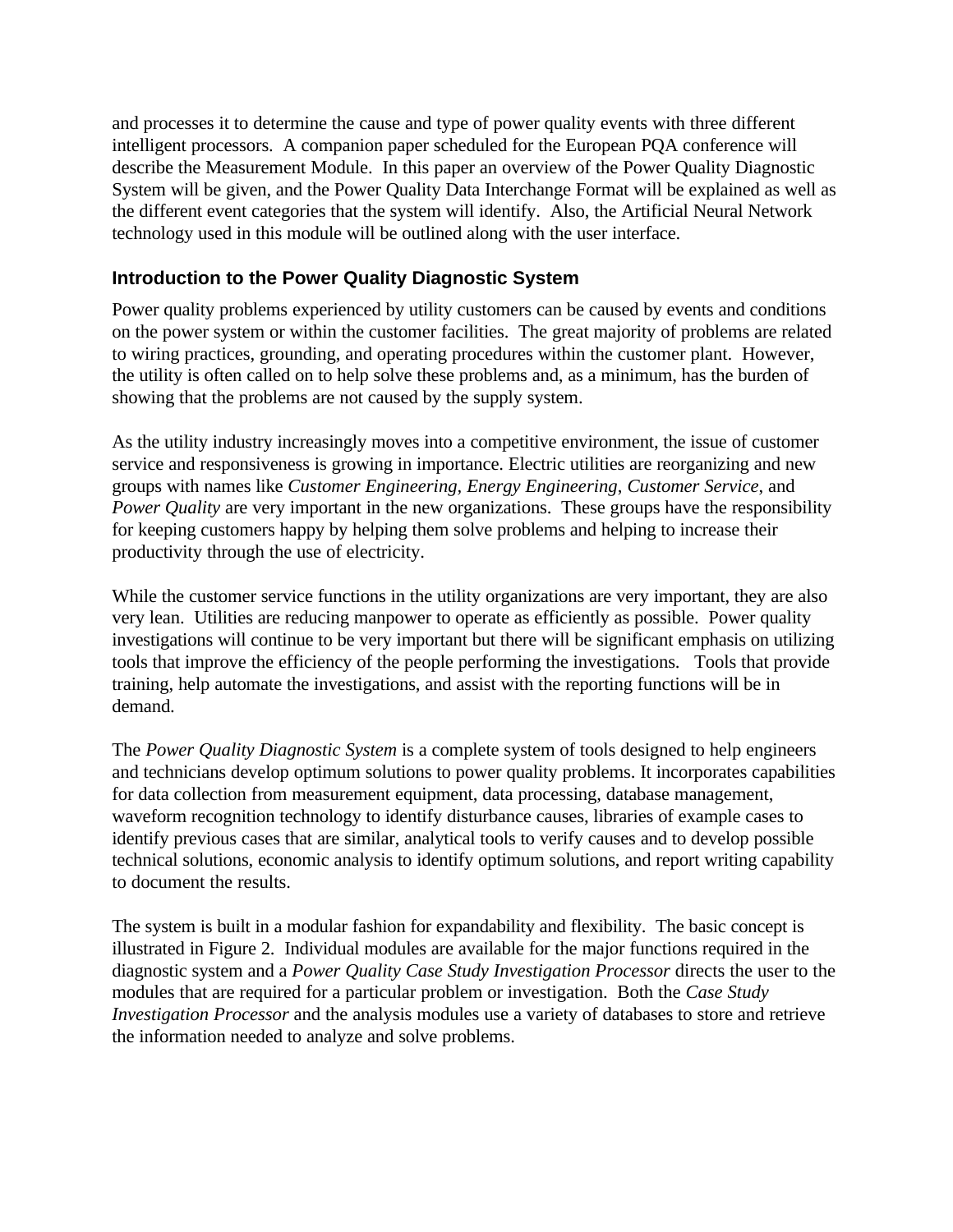**POWER QUALITY DIAGNOSTIC SYSTEM OVERVIEW**



Figure 2 Overview of Power Quality Diagnostic System.

# **Features of the Power Quality Diagnostic System**

PQDS provides:

- 1. System of tools to help power quality engineers analyze and solve customer power quality problems in the most efficient manner possible.
- 2. Modular system with an open architecture so that additional capabilities and third party modules can be conveniently interfaced with the system.
- 3. Stand-alone *Measurement Module* that integrates data collection from various types of monitoring equipment. It includes modules for putting the data in a standard format (PQDIF) and maintaining the data in a complete measurements database. A variety of different modules can be used directly to automate the entire data collection and data processing task.
- 4. Stand-alone *Event Identification Module* that includes automated procedures for providing an initial assessment of the probable cause and impact of a power quality variation. The module incorporates advanced waveform recognition technology based on neural networks. This module will help the user interpret ongoing monitoring results to identify possible problems and determine the type of investigation that may be required.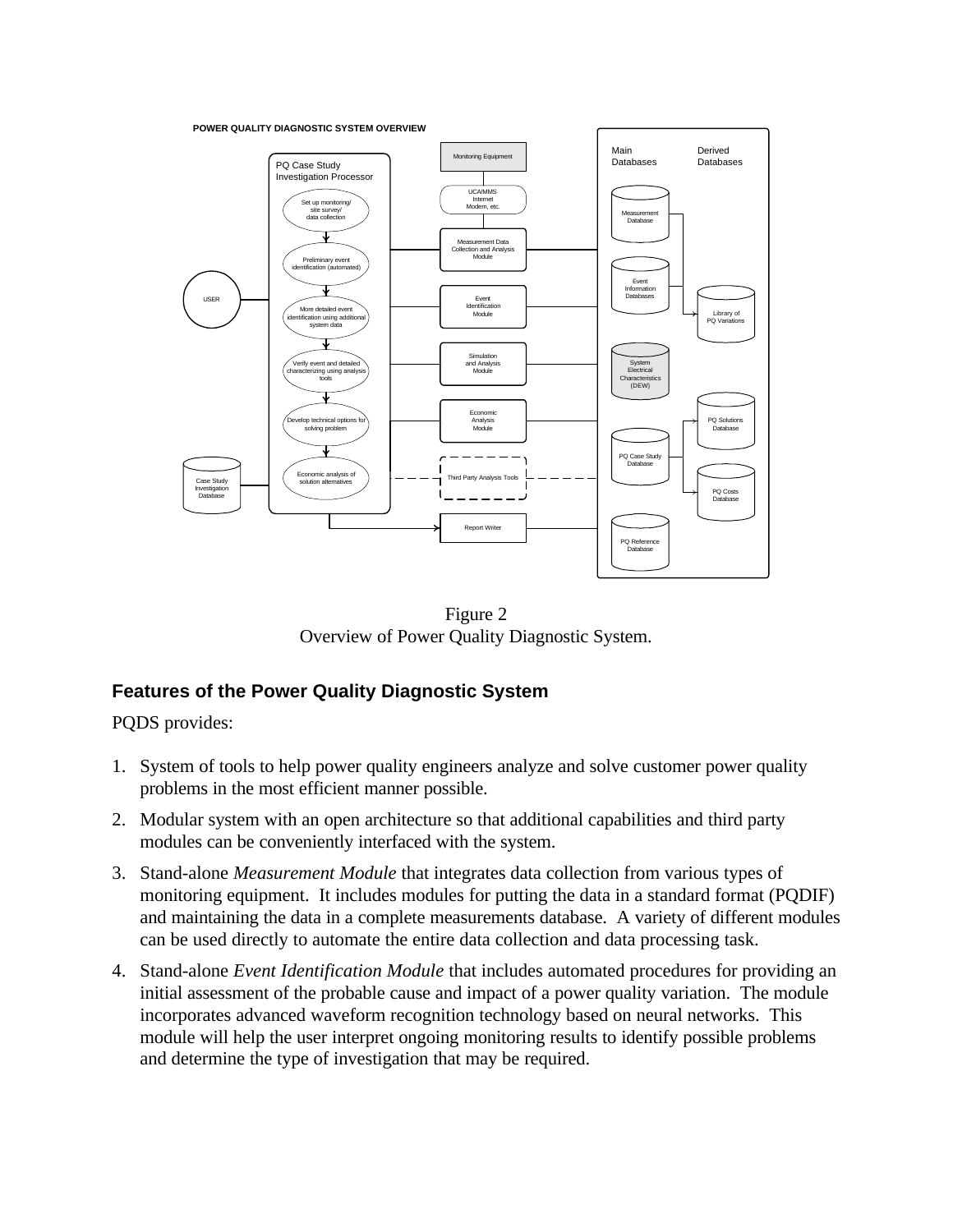- 5. Stand-alone *Analysis and Simulation Module* that includes a library of basic applications for analyzing specific PQ concerns and also includes interfaces to more advanced analysis tools that may be required while performing a specific power quality investigation..
- 6. Stand-alone *Economic Assessment Module* that evaluates the economics of different power quality improvement options using a system perspective. It interfaces with more extensive databases of power quality costs by customer and equipment type and databases of power quality solutions costs and effectiveness.
- 7. *Power Quality Case Study Investigation Processor Module* that integrates all of the modules into a complete package and directs the user through the various steps involved in a power quality investigation. This module includes integration with all the required databases. This module also includes a complete report-writer capability to document the investigation results.
- 8. Complete network implementation of the Diagnostic System.
- 9. World Wide Web access to important functions of the Diagnostic System.
- 10. Documentation and an on-line help system.

## **Advantages of the Power Quality Diagnostic System**

The *Power Quality Diagnostic System* is a key tool for electric utilities in dealing with customer power quality problems. It provides the following benefits to utilities as a stand-alone product:

- It is a training tool for new engineers dealing with power quality problems.
- Investigation time for power quality problems is minimized by automatically collecting and processing measurement results, using analytical tools to verify the cause of disturbances, using a database of previous research to identify possible solutions, determining the optimum solution based on overall system economics, and then automatically generating a report.
- Utilities are able respond faster and more effectively to customers when a power quality problem occurs and they will prevent problems by identifying and solving them before they occur.
- Utilities provide better and more focused customer service by understanding the problems and optimizing the solutions using a system perspective.
- Power quality problems and solutions are quantified, allowing utilities to offer differentiated services in a competitive environment.
- All power quality investigations are documented in a consistent manner and are available for future reference.

# **PQDS System Overview**

The PQDS consists of the following components:

• Databases with information used by analysis and application modules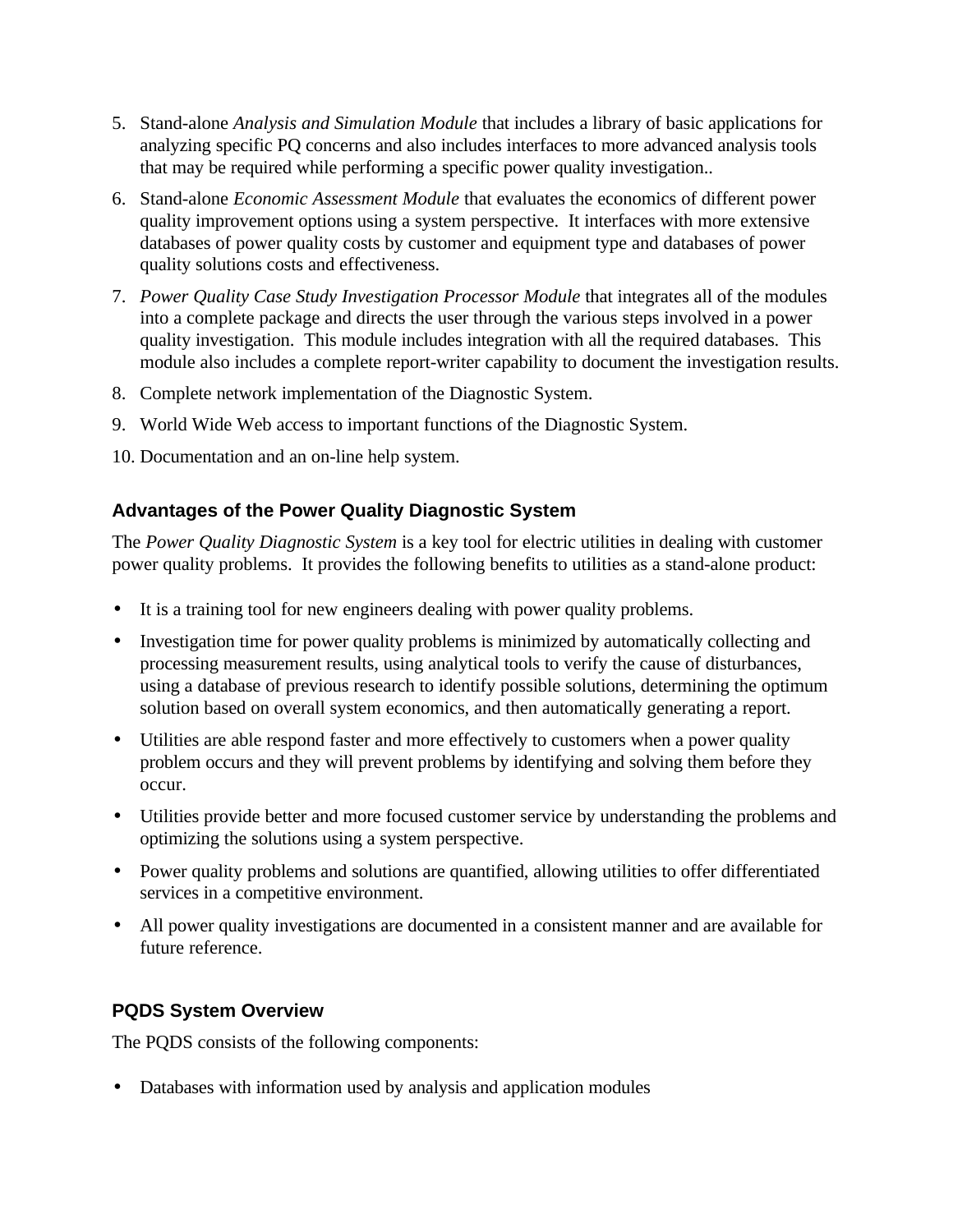- Modules to perform specific analytical functions
- Module to help engineers perform power quality investigations (integrates individual modules)
- User interfaces for workstation applications, network applications, or WWW application
- Documentation

The structure is a group of stand-alone modules for different functions of the Diagnostic System that all work from a set of databases with an open architecture that permits development and interface of additional modules from third parties. In addition to the individual modules, the *PQ Case Study Investigation Processor* integrates the group of modules to guide the investigating engineer through an entire PQ case study process, from identification of the problem to developing an optimum solution.

### **Introduction to the Event Identification Module**

The purpose of the Event Identification Module is to identify specific waveforms and predict the power quality event cause. There are two versions of the Event Identification Module: the standalone version and that version which is integrated into the Power Quality Diagnostic System (PQDS). It uses artificial neural network (ANN) techniques to identify the cause of a power quality variation. The pre-processors and ANNs were designed and developed by Kaman Sciences Corporation. It contains three parallel sets of ANN processors where each may contain more than one ANN. The Event Identification Module is designed to process three different types of data:

- Actual disturbance waveforms (transients)
- RMS variations (RMS magnitudes vs. time, e.g. sags, swells, interruptions)
- Steady-state waveforms (harmonics, non-linear loads)

The system has five major components as shown in Figure 3:

- 1. Data Source The EIDM processes event data files in the PQDIF format.
- 2. Data Input Interface It selects an event data file from the data source and prepares it in the form that will be accepted and processed by the ANN systems.
- 3. Artificial Neural Network System Three sub-systems were designed to identify one of the three event types: waveform, RMS, and steady-state. Each sub-system has a preprocessor, a main search unit, and a post-processor. The pre-processor prepares the input data by extracting key features that may be related to a specific type of event. The key features are analyzed and processed to match with a specific type of event. The output will be an identified event type with an associated confidence level. The post-processor will validate the output results and prepare the data to be sent to the output data manager.
- 4. Output Data Manager This section takes the result from the post-processor and accesses a database that contains detailed information explaining each event category.
- 5. Output Display Interface It displays or prints the output keyword, confidence level and description for an identified event.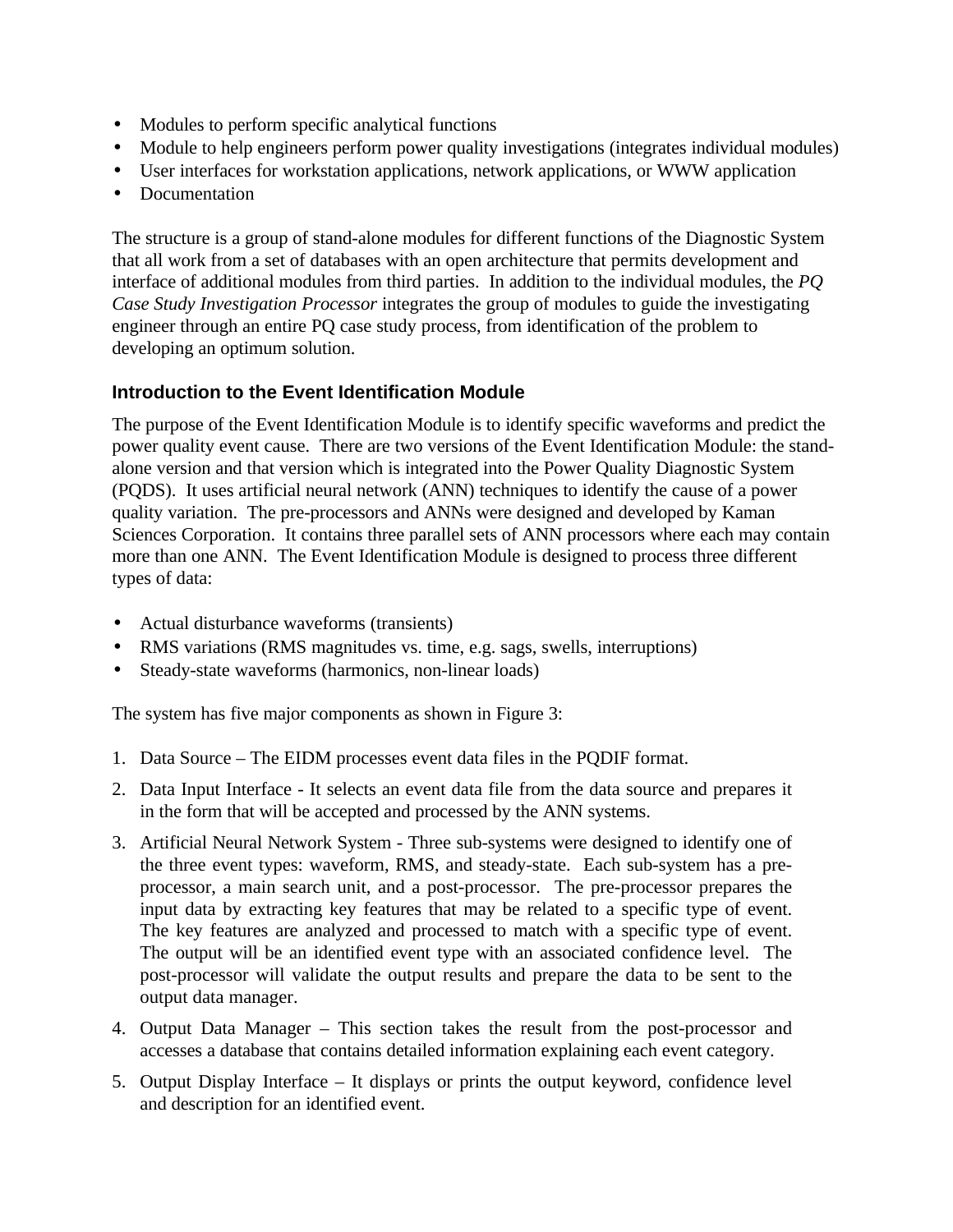

Figure 3 Stand-Alone Version of the Event Identification Module

The waveform sub-system uses single-phase voltage waveform data only when making a determination. If a measurement contains three-phase data, each waveform can be sent through the identifier separately. The RMS variation sub-system uses all three phases of an RMS voltage event to make a determination. Current information is presently ignored for both of these subsystems. The steady-state waveform sub-system uses single-phase current snapshots to determine a load type. Voltage information is currently ignored in this sub-system.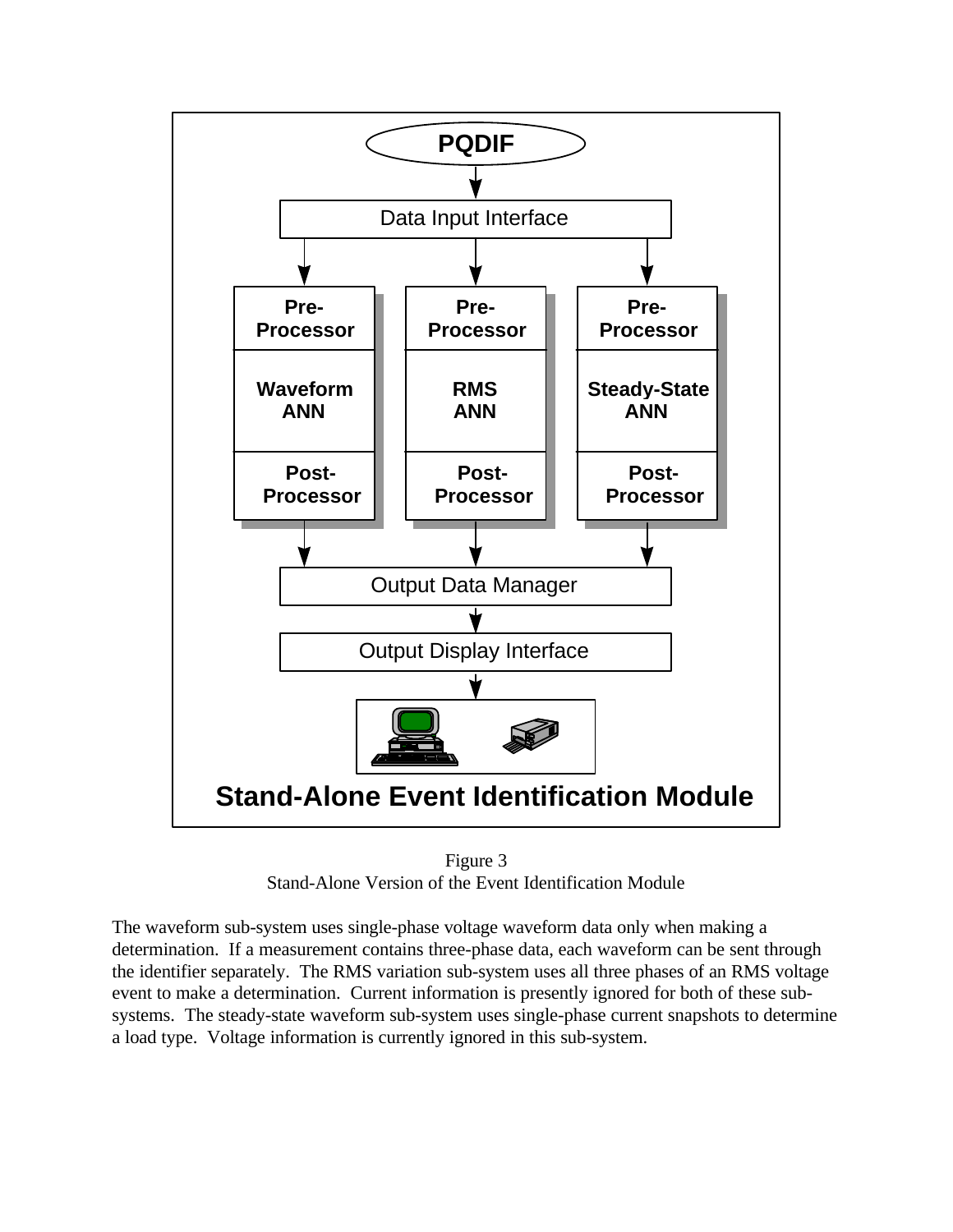## **Power Quality Data Interchange Format**

The Power Quality Data Interchange Format (PQDIF) is the primary mechanism used by the EIDM to import raw waveform data. There are two layers to the PQDIF format: the physical layer and the logical layer. The physical layer describes the physical structure of the file without regard to the stored content. It uses tags to identify particular elements of the file. This is similar to the Tagged Image File Format (TIFF) used for storing images. The physical layer is based on:

- Specific "physical" data types for portability
- Specific list of IDs for physical representation
- 4-byte alignment for efficient processing
- Tags using Globally Unique Identifiers (GUIDs) for unique identification of elements

The logical layer uses the structure defined by the physical layer. It specifies tags to use when building up elements in the file. The logical layer is based on:

- Specific list of tags to identify elements of a file
- Hierarchy of tags and expected physical types
- Extensibility using user-defined tags for private data
- Extensibility of the standard format using tags defined in the future

The structure of an example PQDIF file is shown in Figure 4 for illustrative purposes.

| tagContainer<br>tagRecDataSource<br>tagRecMonitorSettin(<br>tagRecObservation<br>tagRecObservation<br>tagRecObservation<br>tagRecObservation<br>tagRecObservation | htag0bservationName.htm<br>tagTimeCreate<br>… tagTimeStart.<br>⊸ tagWasTriggered<br>tagTimeTriggered<br>-- tagChannelTriggerIdx                                                                                                                                                                                           | Tag name<br>tagSeriesValues<br><b>Element type</b><br>Vector<br><b>Physical type</b><br>Double-precision real (8-byte)                                                                                                                                                                              |  |
|-------------------------------------------------------------------------------------------------------------------------------------------------------------------|---------------------------------------------------------------------------------------------------------------------------------------------------------------------------------------------------------------------------------------------------------------------------------------------------------------------------|-----------------------------------------------------------------------------------------------------------------------------------------------------------------------------------------------------------------------------------------------------------------------------------------------------|--|
|                                                                                                                                                                   | htag0bservationSerial<br>白 tagChannelInstances<br>Ė⊪tag0neChannellnst<br>由- tag0neChannelInst<br>Ė-tag0neChannellnst<br>白 tagSeriesInstances<br>由 tag0neSeriesInstance<br>白- tag0neSeriesInstance<br>n tagSeriesBaseQuantity }}<br>∣– tagSeriesScale.<br>∣– tagSeriesOffset<br>⊱ tagSeriesTotalValues<br>htagSeriesValues | <b>Contents</b><br>Count: 1024<br>0: 0<br>1: 176.696845388036<br>2: 353.287255203502<br>3: 529.66485798664<br>4: 705.723410464688<br>5: 881.35686154886<br>6: 1056.45941621555<br>7: 1230.92559923331<br>8: 1404.65031869717<br>9: 1577.52892933208<br>10: 1749.45729552733<br>11: 1920.33185406389 |  |

Figure 4 Example PQDIF File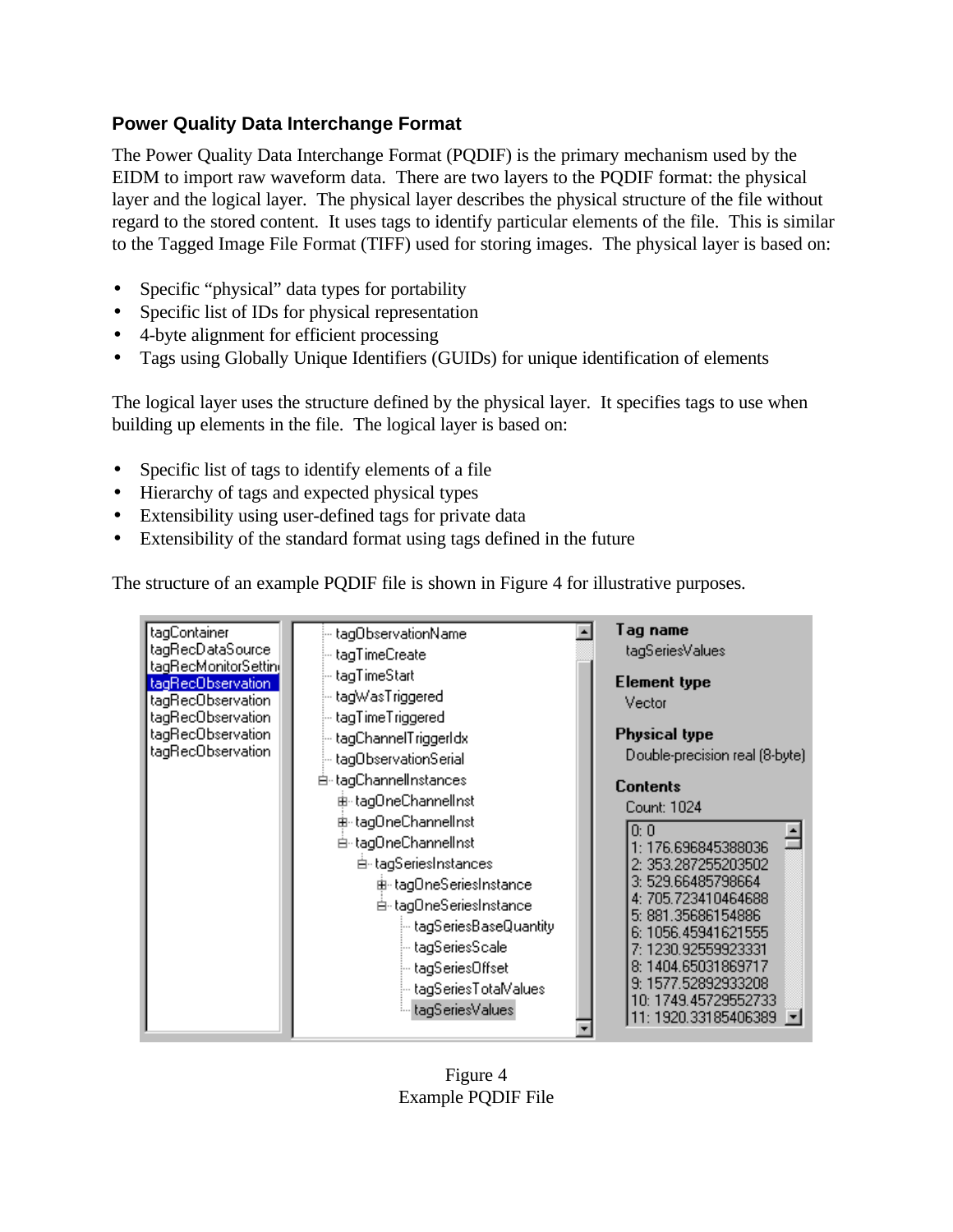PQDIF files are generated from the Disturbance Viewer of the PQDS Measurement Module that was described earlier. This module was also recently released by EPRI.

### **Key Word Output**

The Event Identification Module accepts information in the PQDIF format and processes it to determine the type of power quality event, with the output being a key word. A list of key words supported is shown in Table 1. As you can see from this table there is a main category, such as "Steady-state," and then two sub categories, such as "Six pulse switching power supplies" and "DC drives." In this version, only enough data to accurately identify down to sub category number one was obtained. If more raw measurement data is obtained, additional refinements can be made to identify down to sub category number two.

| Category                     | Sub Category 1                 | Sub Category 2                               |
|------------------------------|--------------------------------|----------------------------------------------|
| <b>Waveform Disturbances</b> | Capacitor energizing           | Capacitor or Harmonic filter                 |
|                              |                                | Cap with nearby cap in service (back to back |
|                              |                                | switching)                                   |
|                              |                                | High voltage cap with monitor at low voltage |
|                              |                                | cap (magnification)                          |
|                              |                                | Capacitor switch restrike on opening         |
|                              | Motor starting                 |                                              |
|                              | Transformer energizing         |                                              |
|                              | Line energizing                | Predominately aerial                         |
|                              |                                | Predominately cable                          |
|                              | Normal waveshape variations    | Capacitor trip                               |
|                              |                                | LTC/regulator operation                      |
|                              | High frequency transients      | Transients caused by lightning impulses      |
|                              |                                | Motor interruption or other load switching   |
|                              | Converter operation (notching) |                                              |
|                              | <b>Fault initiation</b>        | Solid                                        |
|                              |                                | Arcing                                       |
|                              | Fault clearing                 | Current limiting fuse                        |
|                              |                                | Other (e.g., breaker, fuse)                  |
|                              | Static switch transfer         |                                              |
|                              | Ferroresonance                 |                                              |
|                              | Arcing contacts                |                                              |
| <b>RMS Disturbances</b>      | Motor starting                 |                                              |
|                              | Transformer energizing         |                                              |
|                              | Load fluctuation (flicker)     |                                              |
|                              | Three-phase remote faults      | <b>Transmission fault</b>                    |
|                              |                                | Distribution fault                           |
|                              | One or two-phase remote faults | Transmission fault                           |
|                              |                                | Distribution fault                           |
|                              |                                | Remote fault cleared by CL                   |
|                              |                                | Fuse                                         |
|                              | Fault conditions causing an    |                                              |
|                              | Interruption                   | Three-phase fault                            |
|                              |                                | One or two-phase fault                       |

#### Table 1 Key Words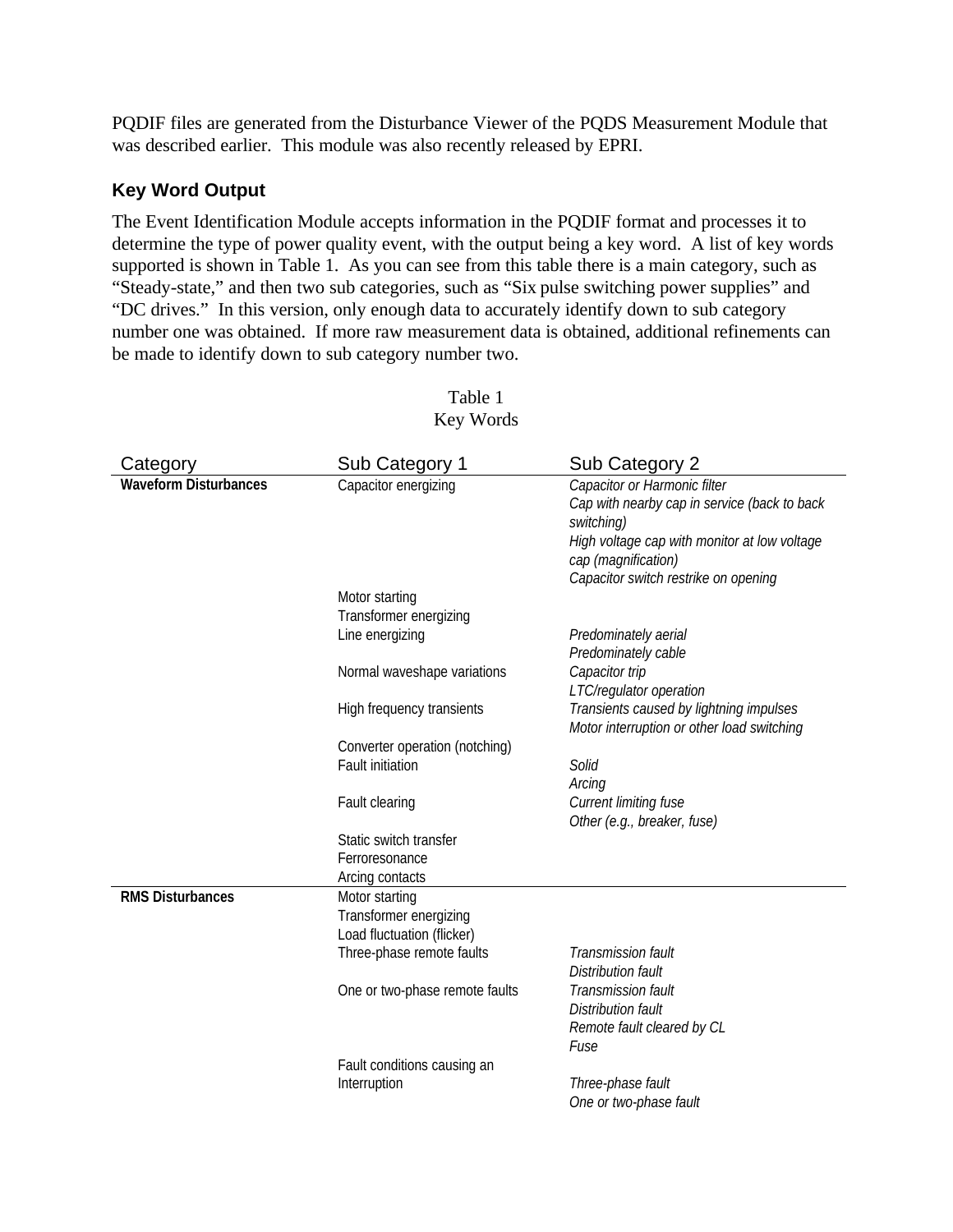|                                       |                                                                                                  | Fault cleared by CL fuse                                                                                                                                       |
|---------------------------------------|--------------------------------------------------------------------------------------------------|----------------------------------------------------------------------------------------------------------------------------------------------------------------|
|                                       | Reenergizing after an interruption<br>Static transfer switch operation<br>Ferroresonance         |                                                                                                                                                                |
|                                       | Long duration voltage variations                                                                 | Load or capacitor switching<br>Transformer or regulator tap<br>Changing                                                                                        |
| <b>Steady-State (Nonlinear Loads)</b> | Six pulse switching power supplies                                                               | DC drives<br>CSI type ASDs<br>VSI type ASDs with choke inductance<br>VSI type ASDs without choke inductance<br>Other rectifier loads (e.g., induction furnace) |
|                                       | Twelve pulse power supplies                                                                      | ASDs<br><b>UPS</b><br>DC arc furnace<br>Other rectifier loads                                                                                                  |
|                                       | Higher pulse number power supplies<br>Semiconvertors<br>Cycloconvertor<br>Single-phase switching |                                                                                                                                                                |
|                                       | power supplies                                                                                   | Computers, office equipment<br>Electronic ballast fluorescent lighting                                                                                         |
|                                       | Phase-controlled device                                                                          | Inductive loads (reactor, motor)<br>Resistive loads (lighting, heating)                                                                                        |
|                                       | Arcing loads                                                                                     | AC arc furnace<br>Magnetic ballast<br>Fluorescent lighting                                                                                                     |
|                                       | Saturable loads                                                                                  |                                                                                                                                                                |

## **Training the Neural Networks**

Neural networks are a type of artificial intelligence technology that mimics the structure of a biological nervous system. It learns by example to recognize patterns in data. It is the technology of processing information like a person does instead of like a computer. Just as humans apply knowledge gained from past experiences to new problems or situations, ANNs take previously solved examples to build a system of "neurons" that learns to make new decisions, classifications, and forecasts. To train the neural networks used in this module, a significant amount of data was collected from many sources. EMTP simulations were also used to fill holes in the data where not enough measurement data could be collected. For each sub one category, a minimum of twenty events were collected. These waveforms were then stored in a database created using EPRI's PQ Database program (1). A utility program was then written to extract the data from the database and generate files to be used for training and validating the neural networks. The secret to successful ANNs involves the intelligent pre-processing of the data to extract relevant features and renormalize the data – this is still and art and will be the subject of a future paper.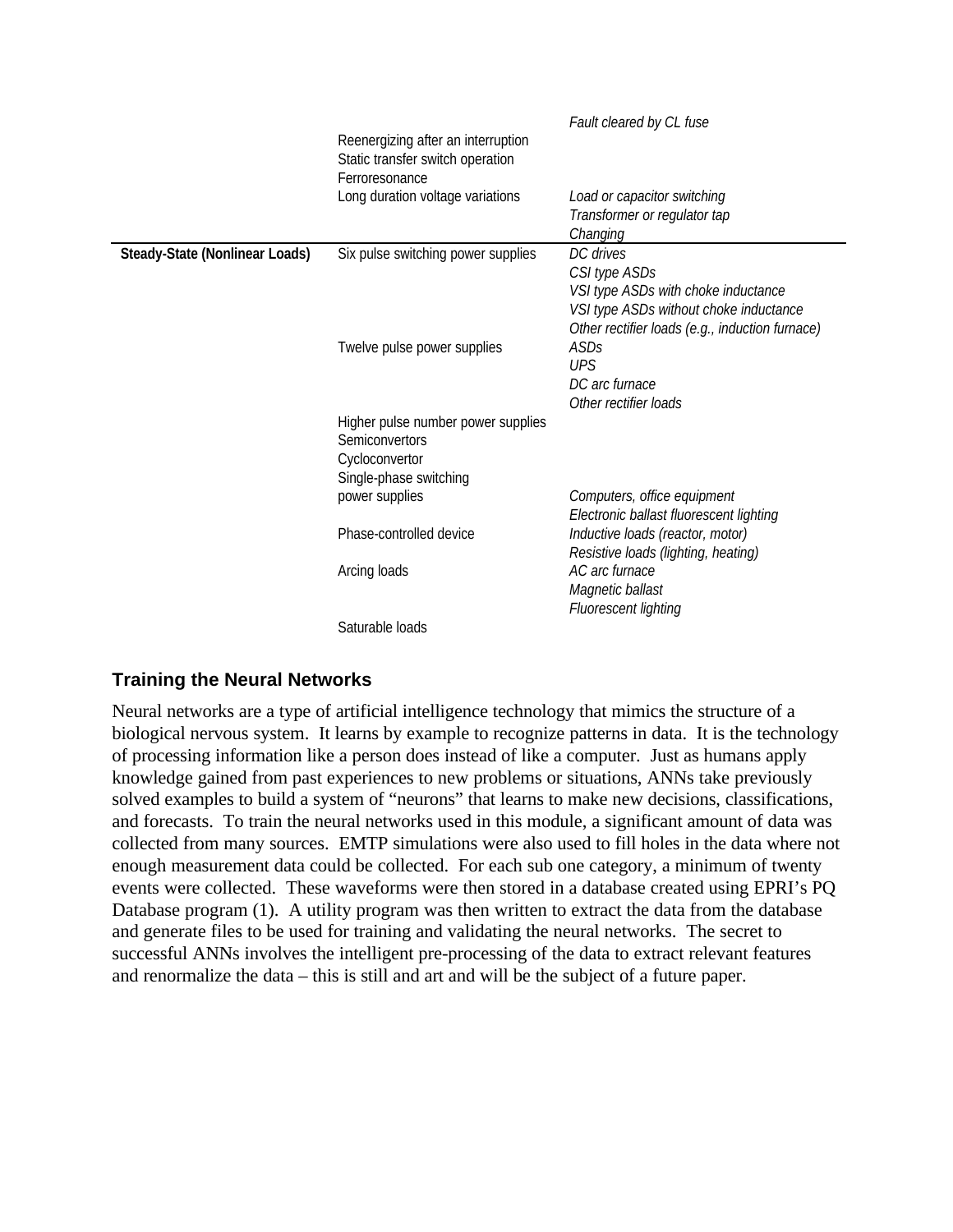## **Starting the Module and Selecting a PQDIF File**

After installation, selecting the Event Identification Module from the Program Manager opens EIDM. The program opens with the *Select event to be identified* screen displayed. To select a power quality event file, click on the FILE OPEN icon of the *Select event to be identified* screen (Figure 5). The *Select PQ event file* screen is displayed to allow you to select the power quality event file you wish to view.

| <b>PQDS / Event Identification Module</b><br>БN                            | $\times$ |
|----------------------------------------------------------------------------|----------|
| Select event to be identified   Advanced event data   Options   About EIDM |          |
| <no event="" loaded=""></no>                                               |          |
| Open PQDIF                                                                 |          |
|                                                                            |          |
|                                                                            |          |
|                                                                            |          |
|                                                                            |          |
|                                                                            |          |
| $E$                                                                        |          |
|                                                                            |          |
| Identify the event                                                         |          |
| Event type:<br>Go Figure                                                   |          |
| Stopl                                                                      | Detail   |
|                                                                            |          |
| Exit                                                                       |          |
|                                                                            |          |

Figure 5 Opening the Select PQ Event Screen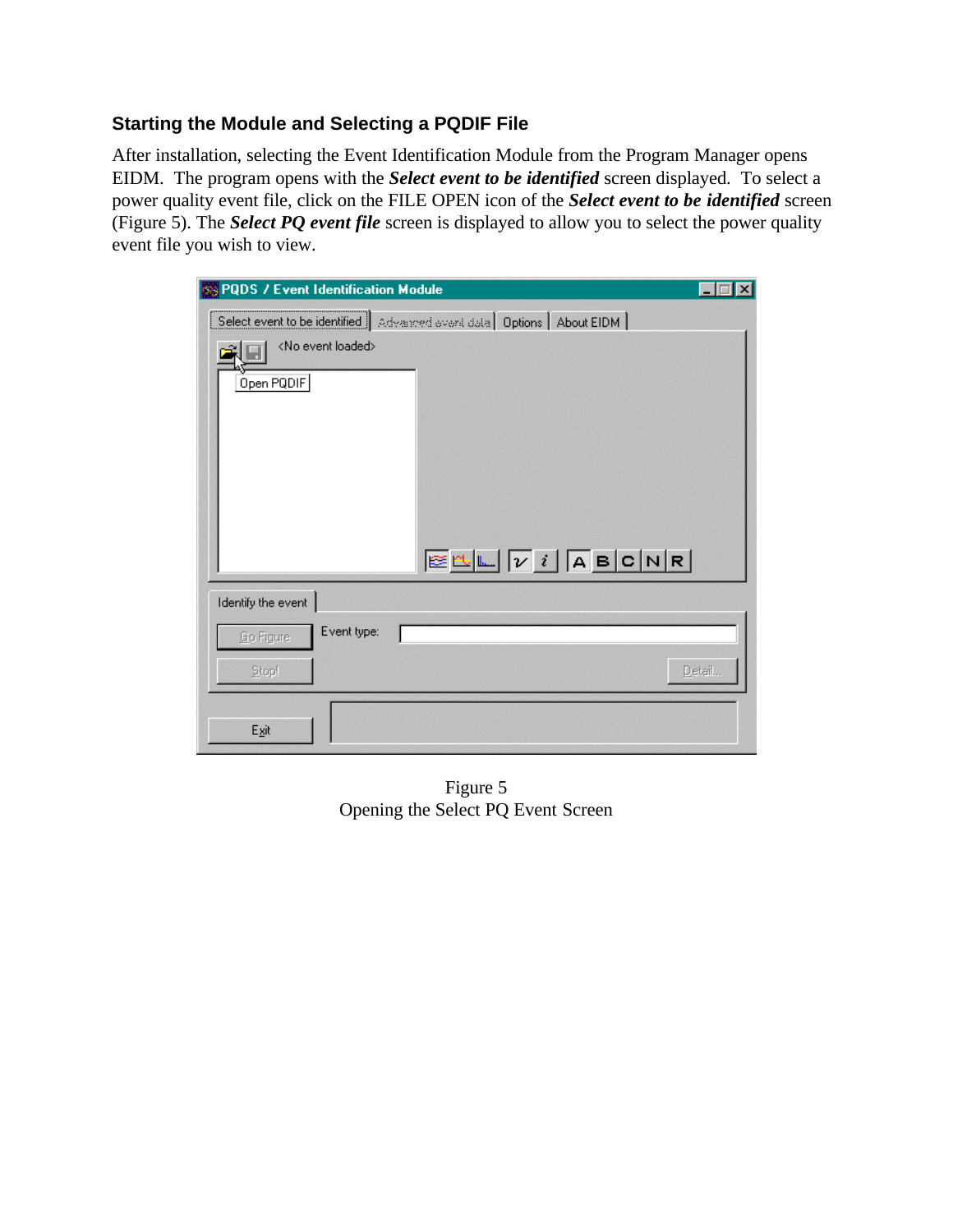## **Selecting a Specific File and Event to View**

The data sources are displayed in the left side of the *Select event to be identified* screen (Figure 6). The plus sign displayed indicates that the single data source in this file is collapsed. The text box at the bottom of the screen shows that the data file was successfully opened.

| <b>SS PQDS / Event Identification Module</b>                                 | $\times$ |
|------------------------------------------------------------------------------|----------|
| Select event to be identified   Advanced event data   Options   About EIDM   |          |
| F:\eidm data\033195.CSV.pqd                                                  |          |
| <b>E</b> Data purce 1                                                        |          |
|                                                                              |          |
|                                                                              |          |
|                                                                              |          |
|                                                                              |          |
|                                                                              |          |
|                                                                              |          |
| $E \cup L$                                                                   |          |
| Identify the event                                                           |          |
| Event type:<br>Go Figure                                                     |          |
|                                                                              |          |
| Stopl                                                                        | Detail   |
| Succesfully opened data file. Open a data source to see a list of<br>events. |          |
| Exit                                                                         |          |

Figure 6 Selecting a File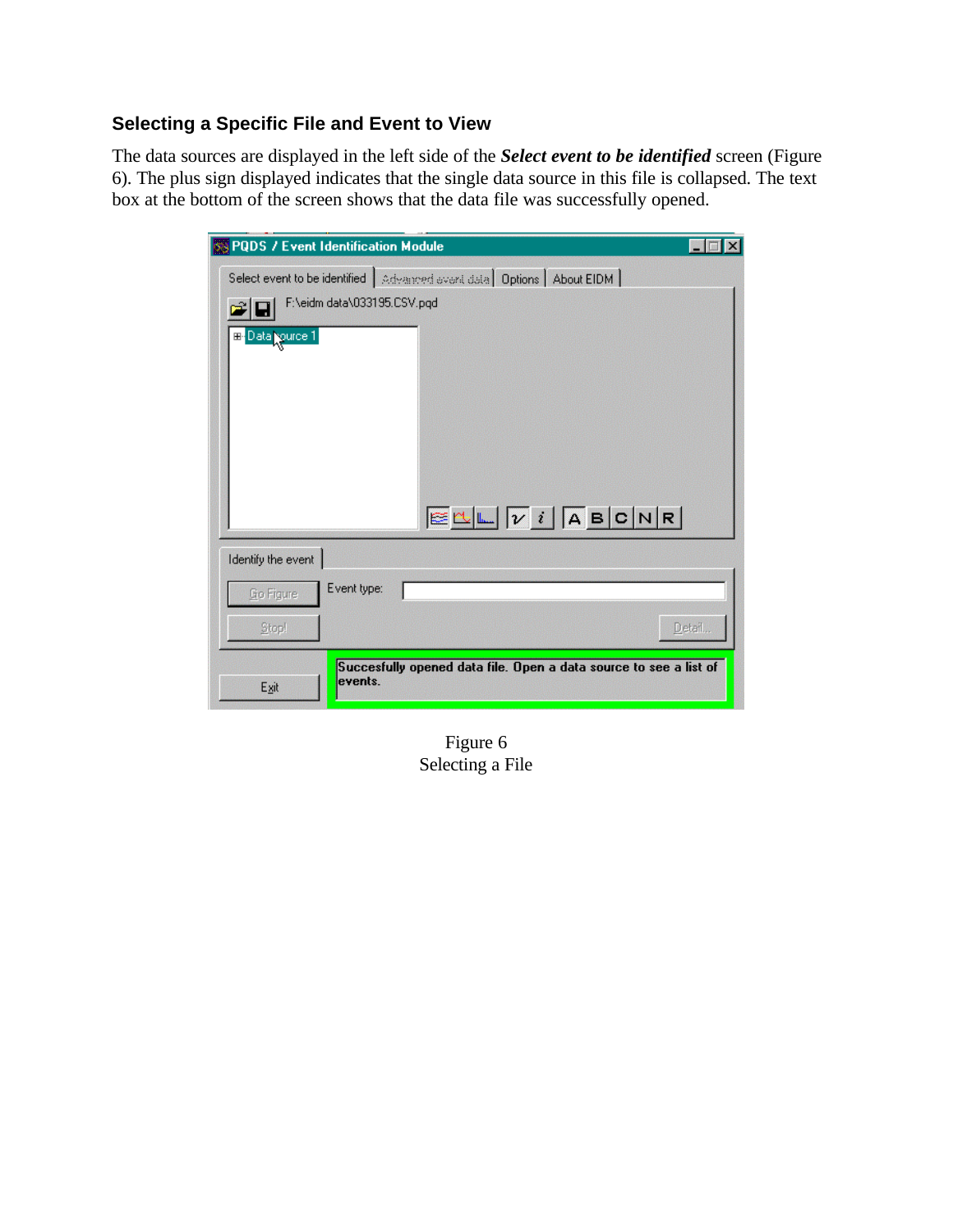The data source may be expanded by clicking on the box beside the file name. When the data source is expanded a minus sign is displayed. Clicking upon the event to be identified enables the appropriate icon selection buttons at the bottom of the screen. Either voltage or current may be displayed, but only one can be selected at a time. Any combination of phases may be selected, from one to all. The methods of display are made available by enabling the appropriate icons. There are numerous combinations of event displays available. Clicking on the enabled RMS icon displays the event. Figure 7 shows the RMS variation phase A voltage of the PQDIF file previously opened.

| <b>PQDS / Event Identification Module</b>                    |                                                                                                                                                                                                                                                                                                                                                                     |
|--------------------------------------------------------------|---------------------------------------------------------------------------------------------------------------------------------------------------------------------------------------------------------------------------------------------------------------------------------------------------------------------------------------------------------------------|
| F:\eidm data\033195.CSV.pqd<br>⊟-Data source 1<br>4:24:20 AM | Select event to be identified   Advanced event data   Options   About EIDM  <br>104<br>102<br>Voltage (volts)<br>100<br>Min ph A<br>98<br>Max ph A<br>96<br>Avg ph A<br>94<br>0.0000<br>0.0002<br>0.0004<br>0.0006<br>Time (seconds)<br>$E_{\text{min}}$ $\boxed{\nu \ i}$ $\boxed{\mathsf{A}}$ $\mathsf{B}$ $\boxed{\mathsf{C}}$ $\boxed{\mathsf{N}}$ $\mathsf{R}$ |
| Identify the event<br>Event type:                            |                                                                                                                                                                                                                                                                                                                                                                     |
| Go Figure<br>Stopl                                           | Detail                                                                                                                                                                                                                                                                                                                                                              |
| Exit                                                         |                                                                                                                                                                                                                                                                                                                                                                     |

Figure 7 RMS Variation Event Displayed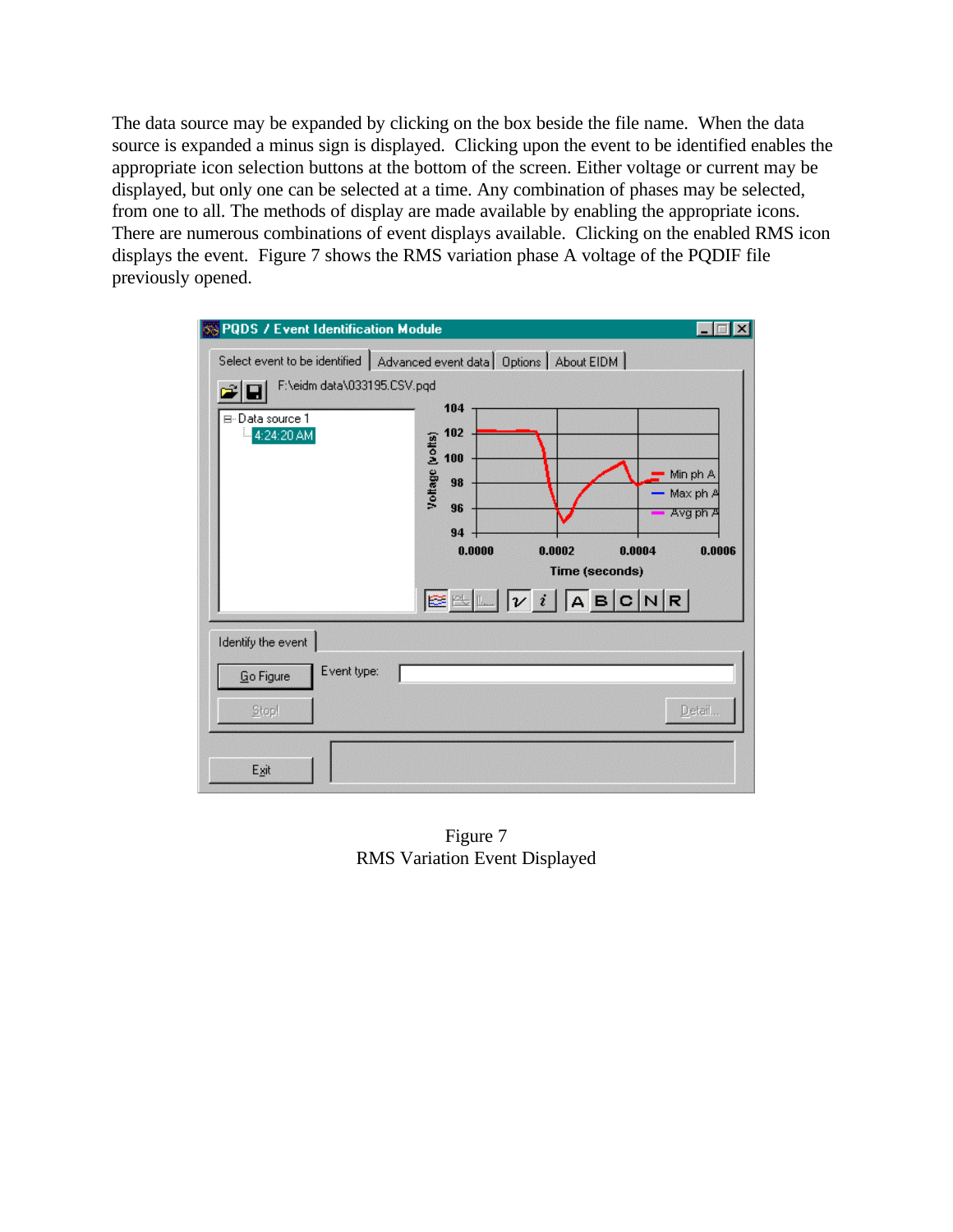### **Event Identification**

By clicking the GO FIGURE button, the Event Identification Module estimates the type of event from the data given. The event type is entered into the *Event Type* box (Figure 8). For the PQDIF file opened above, the EIDM correctly determined that it was a one or two phase fault condition. Also displayed, directly below the *Event Type* box is a confidence level. This indicates that the confidence is high that this is a one or two phase fault condition.

| <b>PQDS / Event Identification Module</b><br>F:\eidm data\033195.CSV.pqd<br>⊟-Data source 1<br><b>i</b> 4:24:20 AM | Select event to be identified   Advanced event data   Options   About EIDM  <br>104<br>102<br>Voltage (volts)<br>100<br>98<br>96<br>94<br>0.0000<br>0.0002<br>0.0004<br><b>Time (seconds)</b><br>$E \subseteq \mathbb{L} \left  \mathbb{L} \right  \left  \mathbb{V} \right  i \left  \mathbb{A} \mathsf{B} \right  \mathsf{C} \left  \mathsf{N} \right  \mathsf{R}$ | Min ph A<br>Max ph A<br>Avg ph A<br>0.0006 |
|--------------------------------------------------------------------------------------------------------------------|----------------------------------------------------------------------------------------------------------------------------------------------------------------------------------------------------------------------------------------------------------------------------------------------------------------------------------------------------------------------|--------------------------------------------|
| Identify the event                                                                                                 |                                                                                                                                                                                                                                                                                                                                                                      |                                            |
| Event type:<br>Go Figure                                                                                           | One or Two phase remote fault condition (3.5.0)                                                                                                                                                                                                                                                                                                                      |                                            |
| Stop!                                                                                                              | Confidence level: High                                                                                                                                                                                                                                                                                                                                               | Detail                                     |
| Exit                                                                                                               | Successfully identified the event.                                                                                                                                                                                                                                                                                                                                   |                                            |

Figure 8 Type of Event and Confidence Level of Identification

In some cases, the confidence level may be "moderate" which means that the EIDM has identified more than one possible event type. A low confidence level means that no event types were identified.